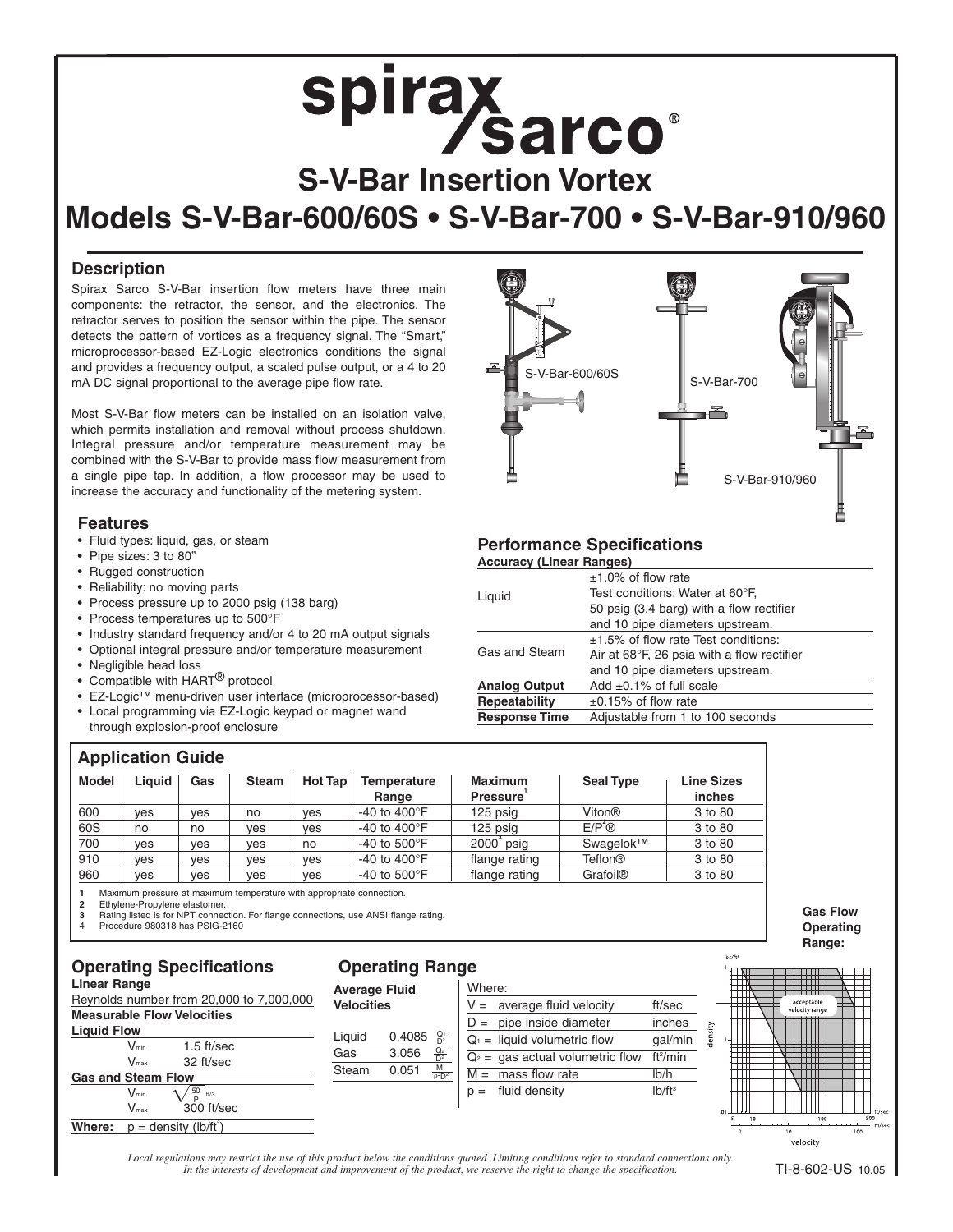#### **Process Viscosity**

Reynolds number must be > 20,000. Figure 1 translates the minimum Reynolds number, 20,000, to the minimum measurable pipe velocity.

#### **Kinematic Viscosity**

 $v = \frac{\mu(cP)}{S.G.}$ 

Re= 124pVD µ

- where  $p =$  Fluid density
	- $V =$  Average velocity (lb/ft<sup>3</sup>) D = Pipe inside diameter (inches)
	- $\mu$  = Fluid viscosity (cP)
	- S.G. = Specific gravity

**Ambient Temperature Limit** 32° to 140°F

#### **Ambient Humidity Limit**

5 to 100% relative humidity non-condensing



Figure 1. Kinematic Viscosity, centistokes

| <b>Power Requirements</b> |                                                                                             |                                                                                                          |  |  |  |  |
|---------------------------|---------------------------------------------------------------------------------------------|----------------------------------------------------------------------------------------------------------|--|--|--|--|
| <b>Standard</b>           | Isolated 18 to 40 VDC, 35 mA maximum                                                        |                                                                                                          |  |  |  |  |
|                           | Maximum voltage with pressure transmitter option is 30 V.                                   |                                                                                                          |  |  |  |  |
| Optional                  | 110/220 VAC                                                                                 |                                                                                                          |  |  |  |  |
|                           | All power wiring must be enclosed in rigid conduit, and a watertight and/or explosion-proof |                                                                                                          |  |  |  |  |
|                           | seal must be applied at the condulet entry.                                                 |                                                                                                          |  |  |  |  |
| <b>Output Signals</b>     |                                                                                             |                                                                                                          |  |  |  |  |
| Analog                    | 4 to 20 mA, 2-wire system, digitally adjusted span                                          |                                                                                                          |  |  |  |  |
| Frequency                 | Voltage pulses, 3-wire system,                                                              | Low Level: 0 to 1 V                                                                                      |  |  |  |  |
|                           | 0 to 3000 Hz square wave,                                                                   | High Level: power supply                                                                                 |  |  |  |  |
|                           | 50% duty cycle.                                                                             | voltage-load                                                                                             |  |  |  |  |
| Pulse                     | 3-wire system. Output can be scaled so that 1 pulse indicates                               |                                                                                                          |  |  |  |  |
|                           | a specific quantity of fluid passing through the pipe.                                      |                                                                                                          |  |  |  |  |
| <b>Hart®</b>              | Communications protocol                                                                     |                                                                                                          |  |  |  |  |
| Display (LOC-TOT)         | 2-line by 8-character LCD digital display alternately show flow rate and totalized flow     |                                                                                                          |  |  |  |  |
|                           | in user-selectable engineering units.                                                       |                                                                                                          |  |  |  |  |
|                           | Four buttons (up, down, right, enter), operatable either directly on the display panel or   |                                                                                                          |  |  |  |  |
|                           | with a hand-held magnetic wand through the explosion-proof enclosure, enable programming.   |                                                                                                          |  |  |  |  |
|                           | Local programming follows the EZ-Logic menu-driven user interface.                          |                                                                                                          |  |  |  |  |
| Zero & Span Setting       |                                                                                             | Zero and span calibration can be performed without a frequency source by programming the flow rate using |  |  |  |  |
| (Analog Output Only)      | the EZ-Logic interface.                                                                     |                                                                                                          |  |  |  |  |

#### **Physical Specifications**

| <b>Materials</b>          |                                                                                              |    |
|---------------------------|----------------------------------------------------------------------------------------------|----|
| <b>Wetted Parts</b>       | 316L stainless steel or the cast equivalent, CF3M (bronze & carbon steel on S-V-Bar-600/60S) |    |
| <b>External Parts</b>     | Aluminum, 316 stainless steel, carbon steel (bronze & carbon steel on S-V-Bar-600/60S)       |    |
| Electrical Enclosure      | 383 aluminum. Approved for NEMA 4X watertight and dust-tight requirements.                   |    |
| <b>Retractor Type</b>     |                                                                                              |    |
| S-V-Bar-600/60S           | Screw thread, rising stem                                                                    | 80 |
| S-V-Bar-700               | Not retractable                                                                              | 8  |
| S-V-Bar-910/960           | Acme thread, non-rising                                                                      |    |
| <b>Process Connection</b> |                                                                                              |    |
| S-V-Bar-600/60S           | $2"$ NPT                                                                                     | සි |
| S-V-Bar-700               | 2" NPT                                                                                       |    |
|                           | 2" 150#, 300#, 600# or 900# ANSI raised face flange                                          | Š  |
| S-V-Bar-910/960           | 2" 150#, 300#, 600# or 900# ANSI raised face flange                                          |    |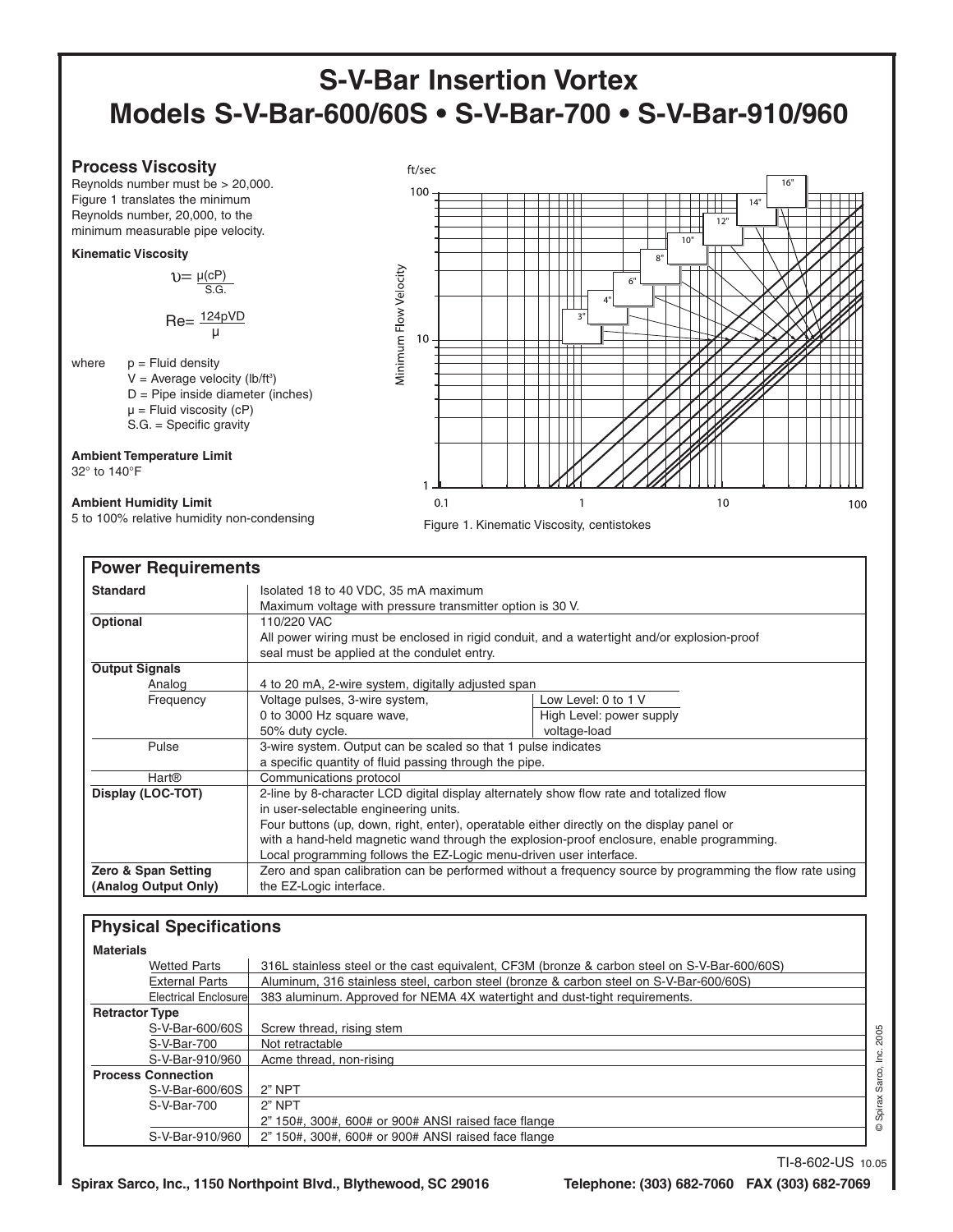#### **Isolation Valve (S-V-Bar-600/60S only)**

2" full-port, bronze gate valve, 125 psig (8.62 bar) maximum. For S-V-Bar-910/960, see Accessories.

#### **Pressure Tap and Bleed Valve**

Standard 0.25" NPT pipe nipple with 0.25" stainless steel bleed valve (bleed valve is bronze for S-V-Bar-600/60S only). Provides connections for mounting optional pressure transmitter (Model S-PT).

#### **Model S-PT Pressure Transmitter (Optional)**

A pressure transmitter can be mounted using the 0.25" NPT connection on the bleed valve supplied with the meter, eliminating the need for a separate pressure tap. A 4 to 20 mA output, scaled to the desired pressure range, is provided. All pressure transmitters include a siphon tube, bleed valve, plug, nipple, and tee. A pressure transmitter is not available with 110/220 VAC power. See the S-PT TIS General Specifications for complete details.

#### **Temperature Sensor (RTD Option)**

A 1000, 2-wire, platinum RTD can be mounted inside the stem of the flow meter probe, eliminating the need for a separate temperature tap.

#### **Temperature Transmitter (TXX option)**

Includes the RTD option with an additional 4 to 20 mA output, scaled to the desired temperature range. A temperature transmitter is not available with 110/220 VAC power.

#### **Remote Mount Electronics (RMT Option)**

30' (9.144 m) signal cable and U-bolts are provided with remote-mount electronics. Cable must be run in conduit (conduit not supplied). Conduit connection is 0.75" NPT Female (PG 13.5).

#### **Approvals**

FM Approval (FM Option)

Certified by FM for Class I, Division 2, Groups A, B, C and D; Class II, III, Division 2, Groups F and G.

FM option is not available when using a 4 to 20 mA temperature transmitter or a 110/220 VAC power supply option. Use the RTD option only for temperature selection, if FM is required.

#### CSA Approval (CSA Option)

Certified by CSA for Hazardous Locations Class I, Division 2, Groups A, B, C and D; Class II, Division 2, Groups F and G; Class III.

CSA option is not available when using a 4 to 20 mA temperature transmitter or a 110/220 VAC power supply option. Use the RTD option only for temperature selection, if CSA is required.

FM or CSA are not available when using a pressure transmitter scaled 0 to 1000 psig or with a special scaling.

#### **Accessories**

#### **Gate Valve (Model 2GV) (For use with S-V-Bar-910/960 only)**

Installation with a 2", double-flanged, raised-face, full-port gate valve enables the flow sensor to be inserted and removed from the pipe under full flow conditions. Both the valve and pipe tap must have a minimum 1.875" internal diameter clearance.

#### **Flow Rectifier**

A flow rectifier is recommended when there is insufficient straight pipe run or flow disturbance. When using a flow rectifier, the straight pipe run can be a combination of 5 pipe diameters upstream and 2 pipe diameters downstream, instead of the standard 10 and 5.

#### **Flow Processors (S-FP-93)**

A microprocessor-based flow processor can be used to significantly increase the accuracy and functionality of any flowmetering application. See the S-FP-93 TIS for complete details.

#### **Measurable Flow Rates**

The following tables are for reference only. Measurable flow rates for your specific application are available using EMCOSIZE (downloadable at www.spiraxsarco.com/us).

#### **Water Minimum and Maximum Flow Rates1**

| <u>Truly in Indianal Indian Midshim in Italy</u> |        |                 |        |            |               |       |        |  |
|--------------------------------------------------|--------|-----------------|--------|------------|---------------|-------|--------|--|
|                                                  | $\sim$ | $\mathbf{A}$ II | $\sim$ | $^{\circ}$ | יי מ-1<br>. . | 16"   | 24"    |  |
| gpm                                              | 35     | 60              | 135    | 234        | 523           | 826   | .879   |  |
|                                                  | 737    | .270            | 2.882  | 4.990      | 11.164        | 7,625 | 40,096 |  |

#### **Air Minimum and Maximum Flow Rates (SCFM)1**

|          | 3"     | 4"     | 6"     | 8"      | 12"     | 16"     | 24"     |
|----------|--------|--------|--------|---------|---------|---------|---------|
| U        | 79     | 136    | 308    | 533     | 1,193   | 1,883   | 4,284   |
| (0.0764) | 924    | 1,591  | 3,611  | 6,253   | 13,991  | 22,089  | 50,250  |
| 50       | 165    | 285    | 646    | 1,119   | 2,504   | 3.954   | 8.995   |
| (0.3368) | 4,073  | 7,015  | 15,916 | 27,561  | 61,665  | 97,355  | 221,469 |
| 100      | 220    | 380    | 861    | 1,491   | 3,337   | 5,268   | 11,984  |
| (0.5979) | 7,229  | 12,452 | 28,253 | 48,923  | 109,461 | 172,814 | 393,129 |
| 150      | 264    | 455    | 1,033  | 1.789   | 4,002   | 6.318   | 14.373  |
| (0.8600) | 9.449  | 16.272 | 36.927 | 63.943  | 143.067 | 225.869 | 513,823 |
| 200      | 302    | 520    | 1,180  | 2,043   | 4.571   | 7,216   | 16,415  |
| (1.1219) | 10,792 | 18,589 | 42,175 | 73,030  | 163,400 | 257,971 | 586,851 |
| 300      | 366    | 630    | 1,430  | 2,476   | 5,540   | 8.746   | 19,896  |
| (1.6480) | 13,080 | 22,530 | 51,117 | 88,514  | 198,044 | 312,667 | 711,276 |
| 400      | 420    | 724    | 1,643  | 2,845   | 6,365   | 10.050  | 22,862  |
| (2.1760) | 15,030 | 25,889 | 58,736 | 101,709 | 227,567 | 359,276 | 817,305 |
| 500      | 469    | 807    | 1,832  | 3,172   | 7,098   | 11,206  | 25,491  |
| (2.7054) | 16,759 | 28,866 | 65,493 | 113,408 | 253,742 | 400,602 | 911,316 |

1 Standard conditions of 60°F and 14.7 psia in schedule 40 pipe.<br>TI-8-602-US 10.05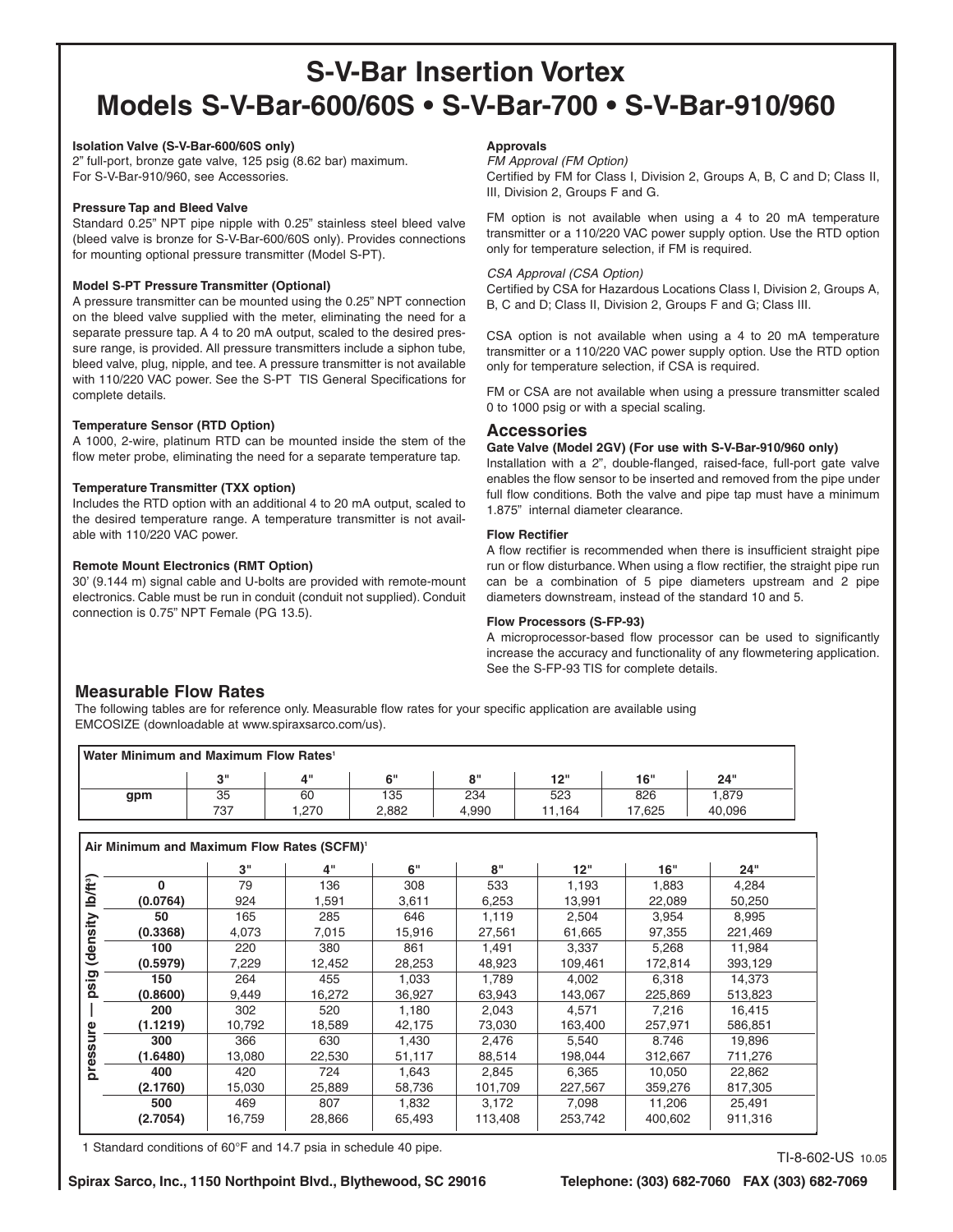|                      | Saturated Steam Minimum and Maximum Flow Rates (lb/h) <sup>1</sup> |        |        |         |         |         |           |           |
|----------------------|--------------------------------------------------------------------|--------|--------|---------|---------|---------|-----------|-----------|
|                      |                                                                    | 3"     | 4"     | 6"      | 8"      | 12"     | 16"       | 24"       |
|                      | $\Omega$                                                           | 252    | 435    | 987     | 1,709   | 3,823   | 6,034     | 13,729    |
|                      | (0.0373)                                                           | 2,069  | 3,563  | 8,087   | 14,004  | 31,333  | 49,468    | 112,534   |
|                      | 50                                                                 | 506    | 871    | 1,976   | 3,421   | 7,654   | 12,085    | 27,491    |
| lb/ft <sup>9</sup> ) | (0.1496)                                                           | 8,297  | 14,287 | 32,425  | 56,148  | 125,627 | 198,336   | 451,189   |
|                      | 100                                                                | 663    | 1,141  | 2,589   | 4,483   | 10,031  | 15,837    | 36,027    |
| (density             | (0.2570)                                                           | 14,250 | 24,538 | 55,688  | 96,431  | 215,758 | 340,632   | 774,893   |
|                      | 150                                                                | 787    | 1,356  | 3,078   | 5,327   | 11,919  | 18,817    | 42,805    |
|                      | (0.3630)                                                           | 20,116 | 34,640 | 78,613  | 136,129 | 304.577 | 480,858   | 1,093,889 |
| psig                 | 200                                                                | 894    | 1,540  | 3,494   | 6,051   | 13,539  | 21,3774   | 48,624    |
|                      | (0.4682)                                                           | 25,957 | 44,698 | 101,439 | 175,654 | 393,013 | 620,477   | 1,411,504 |
|                      | 300                                                                | 1.077  | 1,855  | 4,209   | 7,289   | 16,309  | 25.748    | 58,574    |
| pressure             | (0.6794)                                                           | 37,667 | 64,862 | 147,200 | 254,895 | 507.308 | 900.386   | 2,048,260 |
|                      | 400                                                                | 1,235  | 2,127  | 4,826   | 8,357   | 18,698  | 29,520    | 67,154    |
|                      | (0.8930)                                                           | 44,149 | 76,024 | 172,024 | 298,759 | 668,452 | 1,055,332 | 2,400,742 |
|                      | 500                                                                | 1,377  | 2,371  | 5,381   | 9,318   | 20,849  | 32,916    | 74,879    |
|                      | (1.1102)                                                           | 49,228 | 84,770 | 192,380 | 333,129 | 745,351 | 1,176,739 | 2,676,927 |
|                      |                                                                    |        |        |         |         |         |           |           |

1 Standard conditions of 60°F and 14.7 psia in schedule 40 pipe.

|          | 3"     | 4"     | 6"     | 8"      | 12"     | 16"     | 24"       |
|----------|--------|--------|--------|---------|---------|---------|-----------|
| 0        | 102    | 175    | 398    | 690     | 1,543   | 2,437   | 5,543     |
| (0.0457) | 924    | 1,588  | 3,611  | 6,253   | 13,991  | 22,089  | 50,250    |
| 50       | 217    | 368    | 848    | 1.468   | 3.284   | 5.185   | 11.795    |
| (0.2067) | 4,184  | 7,044  | 16,352 | 28,315  | 63,352  | 100,019 | 227,529   |
| 100      | 290    | 492    | 1,133  | 1.962   | 4.390   | 6.931   | 15.768    |
| (0.3695) | 7.478  | 12,588 | 29,223 | 50.603  | 113,221 | 178,750 | 406.634   |
| 150      | 341    | 588    | 1,334  | 2,309   | 5,166   | 8,157   | 18,555    |
| (0.5350) | 10,590 | 18.236 | 41,384 | 71,662  | 160,338 | 253,137 | 575,854   |
| 200      | 400    | 679    | 1,563  | 2,707   | 6,056   | 9,561   | 21,749    |
| (0.7030) | 14,227 | 23,945 | 55,600 | 96,279  | 215,417 | 340.094 | 773,669   |
| 300      | 488    | 829    | 1,908  | 3,304   | 7,392   | 11,671  | 26.550    |
| (1.475)  | 17,455 | 29,623 | 68,212 | 118,117 | 264,278 | 417,235 | 949,156   |
| 400      | 565    | 959    | 2,209  | 3.824   | 8,557   | 13,510  | 30.732    |
| (1.4036) | 2,204  | 34,286 | 78,958 | 136,725 | 305,912 | 482,965 | 1,098,683 |
| 500      | 635    | 1,077  | 2,481  | 4.297   | 9,613   | 15,177  | 34,526    |
| (1.7715) | 22,698 | 38,513 | 88,705 | 153,603 | 343,676 | 542,586 | 1,234,312 |

1 Standard conditions of 60°F and 14.7 psia in schedule 40 pipe. **Note: Approximate specific gravity of natural gas = 0.61 and 0.8% N2.**

| <b>Straight Run Piping Requirements</b>              |          |            |  |  |  |  |
|------------------------------------------------------|----------|------------|--|--|--|--|
|                                                      | Upstream | Downstream |  |  |  |  |
| One 90° elbow before the meter                       | 10 D     | 5 D        |  |  |  |  |
| Two 90° elbows before the meter                      | 15 D     | 5 D        |  |  |  |  |
| Two 90° elbows out of plane before the meter         | 30 D     | 5 D        |  |  |  |  |
| Reduction before the meter                           | 10 D     | 5 D        |  |  |  |  |
| Regulator or valve partially closed before the meter | 30 D     | 5 D        |  |  |  |  |
|                                                      |          |            |  |  |  |  |

D is equal to the internal diameter of the pipe.

If there is not sufficient straight run of pipe, a flow rectifier can be used to reduce the above lengths. Consult your local representative or the factory for your application.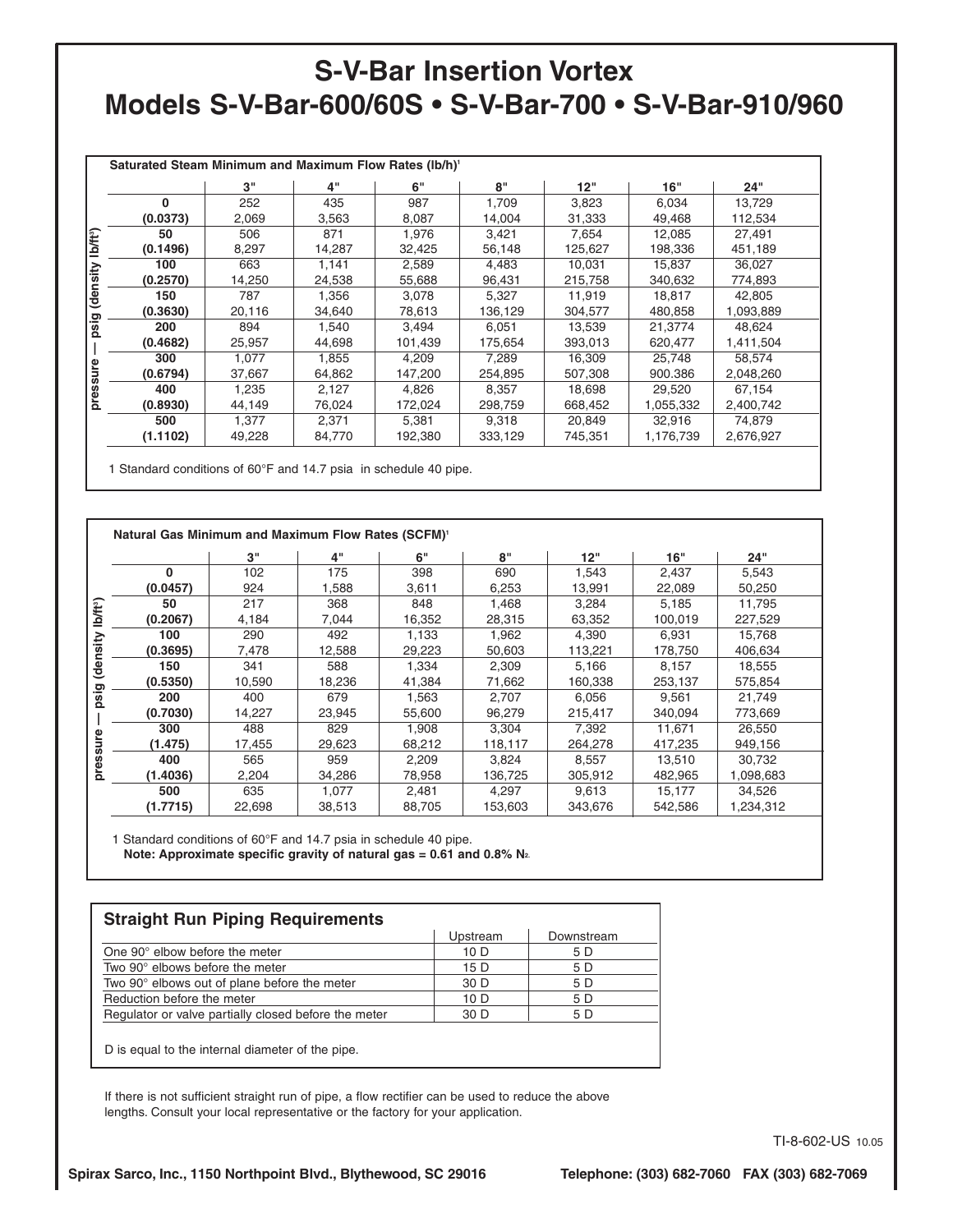#### **Other Installation Considerations**

#### **Tap Size**

1.875" minimum diameter.

#### **Mounting Position**

S-V-Bar probes may be installed in vertical, horizontal, or angled pipe sections. The meter is attached perpendicular to the axis of the pipe and should not be mounted "upside-down" (with its top section hanging below the pipe mount). For liquid service, the fluid must completely fill the pipe.

#### **Dimensions and Weights**

#### **S-V-Bar-600/60S S-V-Bar-700 S-V-Bar-910/960**

#### **Site Selection**

The flow measurement location should be selected to minimize turbulence and swirl. The extent of these flow disturbances depends upon the piping configuration. Valves, elbows, pumps, and other piping components may add disturbances to the flow.

#### **Hot Tap Compatibility**

The S-V-Bar-600/60S is hot tap compatible, which means that the sensor can be installed and removed under full flow conditions. The S-V-Bar-910/960 is hot tap compatible when installed with a 2", doubleflanged, full-port ball or gate valve that adheres to the dimensions of the gate valve on page 6.







| <b>Dimensions</b>           | A   | в          | C             |
|-----------------------------|-----|------------|---------------|
| <b>Model 600/60S</b>        |     |            |               |
| 2" NPT Connection           |     |            | $4.5"$ min    |
|                             |     |            | $18"$ max     |
| Model 700                   |     |            |               |
| 2" NPT Connection           |     |            | $3"$ min      |
|                             |     |            | $10"$ max     |
| 2" 150# Connection          |     |            | $3"$ min      |
|                             |     |            | $11.5"$ max   |
| 2" 300# Connection          |     |            | $3"$ min      |
|                             |     |            | $11.25$ " max |
| 2" 600# Connection          |     |            | $3"$ min      |
|                             |     |            | $11"$ max     |
| 2" 900# Connection          |     |            | $3"$ min      |
|                             |     |            | 10.75" max    |
| <b>Model 910/960</b>        |     |            |               |
| <b>Standard Stem Length</b> | 30" | $1.5"$ min |               |
|                             |     | 20" max    |               |

| Weight               |                  |
|----------------------|------------------|
| <b>Model 600/60S</b> |                  |
| 2" NPT Connection    | 28 lb max        |
|                      |                  |
| Model 700            |                  |
| 2" NPT Connection    | 9 lb             |
| 2" 150# Connection   | 12 lb            |
| 2" 300# Connection   | 14 lb            |
| 2" 600# Connection   | 16 <sub>lb</sub> |
| 2" 900# Connection   | 20 lb            |
|                      |                  |
| Model 910/960        |                  |
| 2" 150#              | 30 lb            |
| 2"300#               | 35 lb            |
| 2"600#               | 40 lb            |
| 2" 900#              | 47 lb            |
|                      |                  |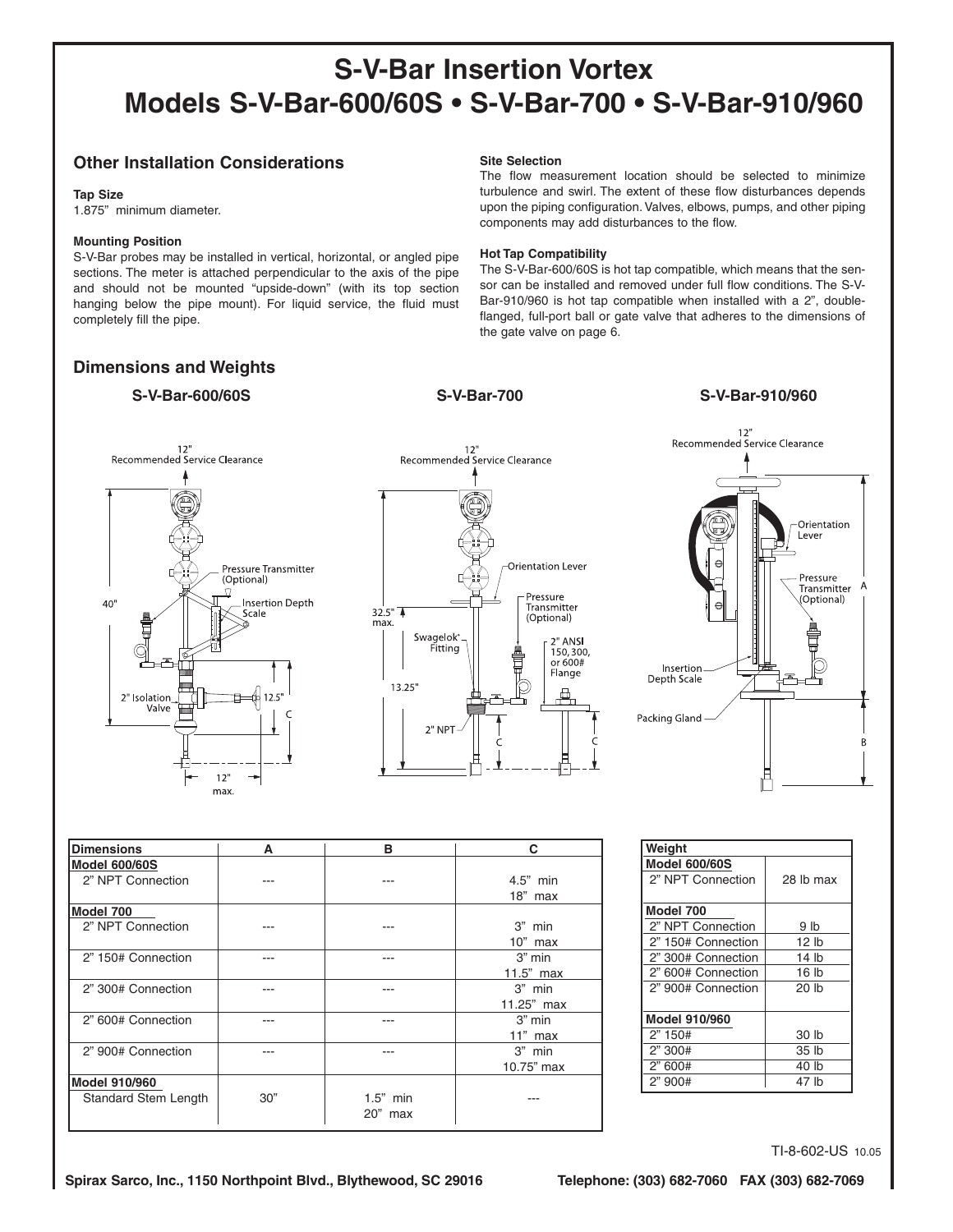Standard 2" pipe (ø 50 pipe)

6.5



**Remote Electronics Configuration**







#### **Gate valve is intended for use with the S-V-Bar-910/960 only.**

| Gate Valve                                    |       |       |         |  |
|-----------------------------------------------|-------|-------|---------|--|
| Dimensions                                    | x     | v     | 7       |  |
| 2" 150#                                       | 7"    | 3.5"  | 15.325" |  |
| 2" 300#                                       | 8.5"  | 3.75" | 16.325" |  |
| 2" 600#                                       | 11.5" | 3.75" | 17.875" |  |
| For flange kit, add 14 lb (6.4 kg) to weight. |       |       |         |  |

#### **Wiring Diagrams**

#### **VDC Power: Analog Output**

Scalable 4 to 20 mA output, 2-wire principle. Load resistor may be installed on supply or return line. Vs = 18 to 40 VDC. See graph below for permissible Rload values.



Scalable 4 to 20 mA output, 2-wire principle. Load resistor may be installed on supply or return line.

V<sub>S</sub> = 110/220 VAC. Rload must be less than 300 Ω.



**VDC Power: Pressure and Temperature Transmitter Wiring**

Remove the field wiring condulet cap to access the field wiring terminal block for power and signal wiring. Flow, pressure, and temperature output wiring connects to the terminal block. Refer to the previous section on 24 VDC power and signal wiring for appropriate load resistance and power supply values. Pressure and temperature transmitters are scaled to the appropriate ranges at the factory.

**Maximum voltage with optional pressure transmitter is 30 VDC, and 110/220 VAC power supply is not available with pressure and/or temperature transmitters.**

**Wiring with Analog Output:**



 $V_s = 18$  to 30 VDC

- $R_p$  = Pressure measuring resistance
- $R<sub>T</sub>$  = Temperature measuring resistance
- $R_F$  = Flow rate measuring resistance

TI-8-602-US 10.05

**Spirax Sarco, Inc., 1150 Northpoint Blvd., Blythewood, SC 29016 Telephone: (303) 682-7060 FAX (303) 682-7069**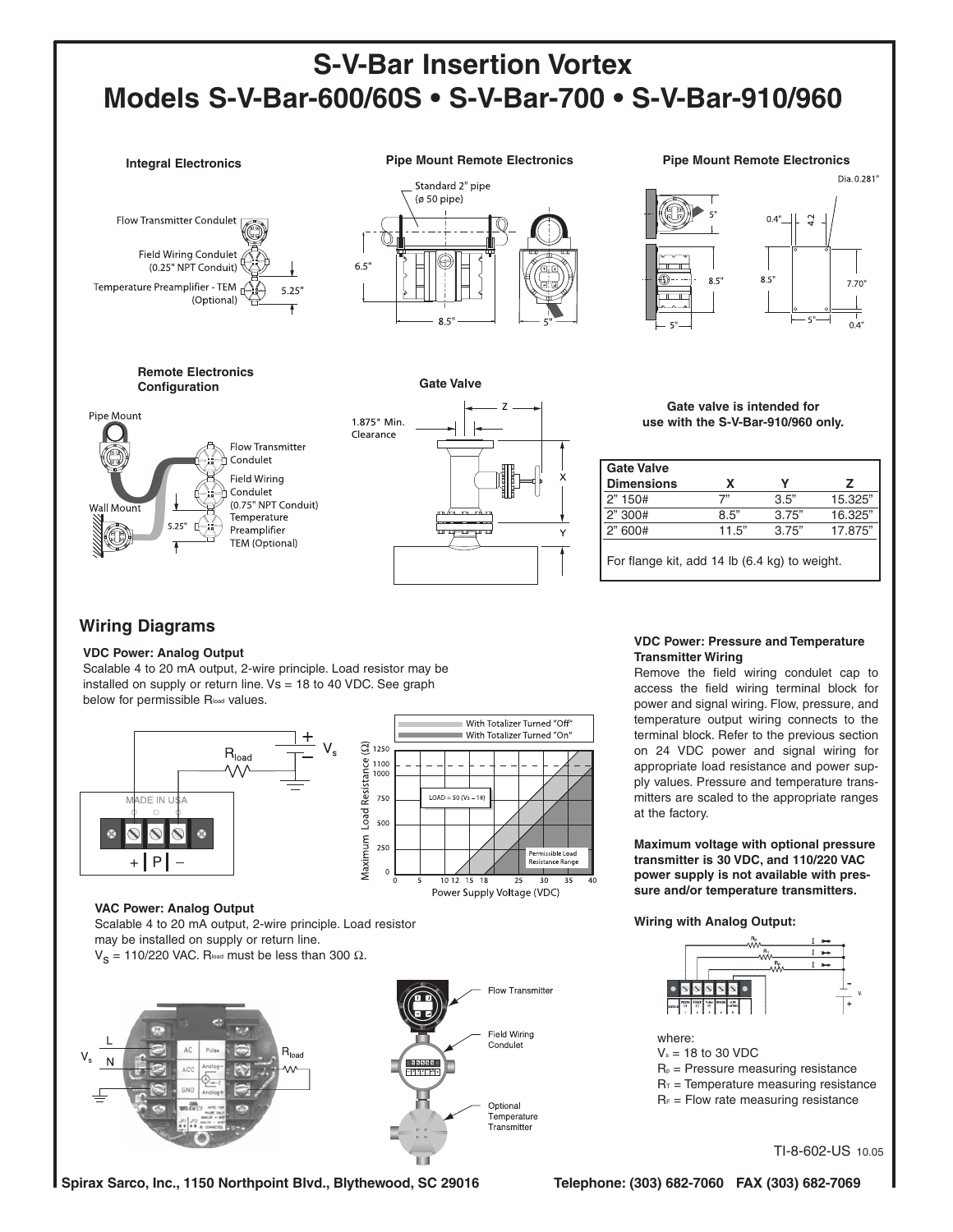#### **Remote-Mount Wiring Diagram**

Output wiring from remote electronics is identical to output wiring from integral electronics. Wiring from the remote electronics condulet to the electrical junction box must be performed in the field. Connect the remote cable to the terminal block in the junction box as shown. If non-conductive conduit is used, attach a ground strap from the ground screw on the remote electronics condulet. If the remote cable is cut to a shorter length, insulate shield with tape at electrical junction box.

**If remote mounting is required with a pressure and/or temperature transmitter, two power supplies are required for operation: one for the remote flow transmitter and one for the pressure and/or temperature transmitter.**



- **1** Special transmitter scaling is available. Please note scaling range below model code when ordering. If no special scaling is indicated, transmitter will be scaled per model code.
- **2** Unidirectional only. Unit has 4 to 20 mA and frequency output.
- **3** The standard remote option comes with 30' of cable.
- **4** Not available for use with pressure and temperature transmitters.
- **5** Certified by FM for Class I, Div. 2, Groups A, B, C, & D; Class II, III, Div. 2, Groups F & G; NEMA 4X. Not approved by FM when using a 4 to 20 mA temperature transmitter or a 110/220 VAC power supply option. If FM is required, use RTD option only for temperature selection. Pressure Transmitter 0 to 1000 psig or with special scaling not available with FM or CSA.
- **6** Certified by CSA for Class I, Div. 2, Groups A, B, C, & D; Class II, Div. 2, Groups F & G; Class III; Type 4X. Not approved by CSA when using a 4 to 20 mA temperature transmitter or a 110/220 VAC power supply option. If CSA is

required, use RTD option only for temperature selection. Pressure Transmitter 0 to 1000 psig or with special scaling not available with FM or CSA.

Please specify the following information with your order:

- Fluid type or composition
- Maximum, minimum, and normal operating flow rate
- Maximum, minimum, and normal operating temperatures
- Maximum, minimum, and normal operating pressures
- Specific weight and viscosity at normal operating conditions